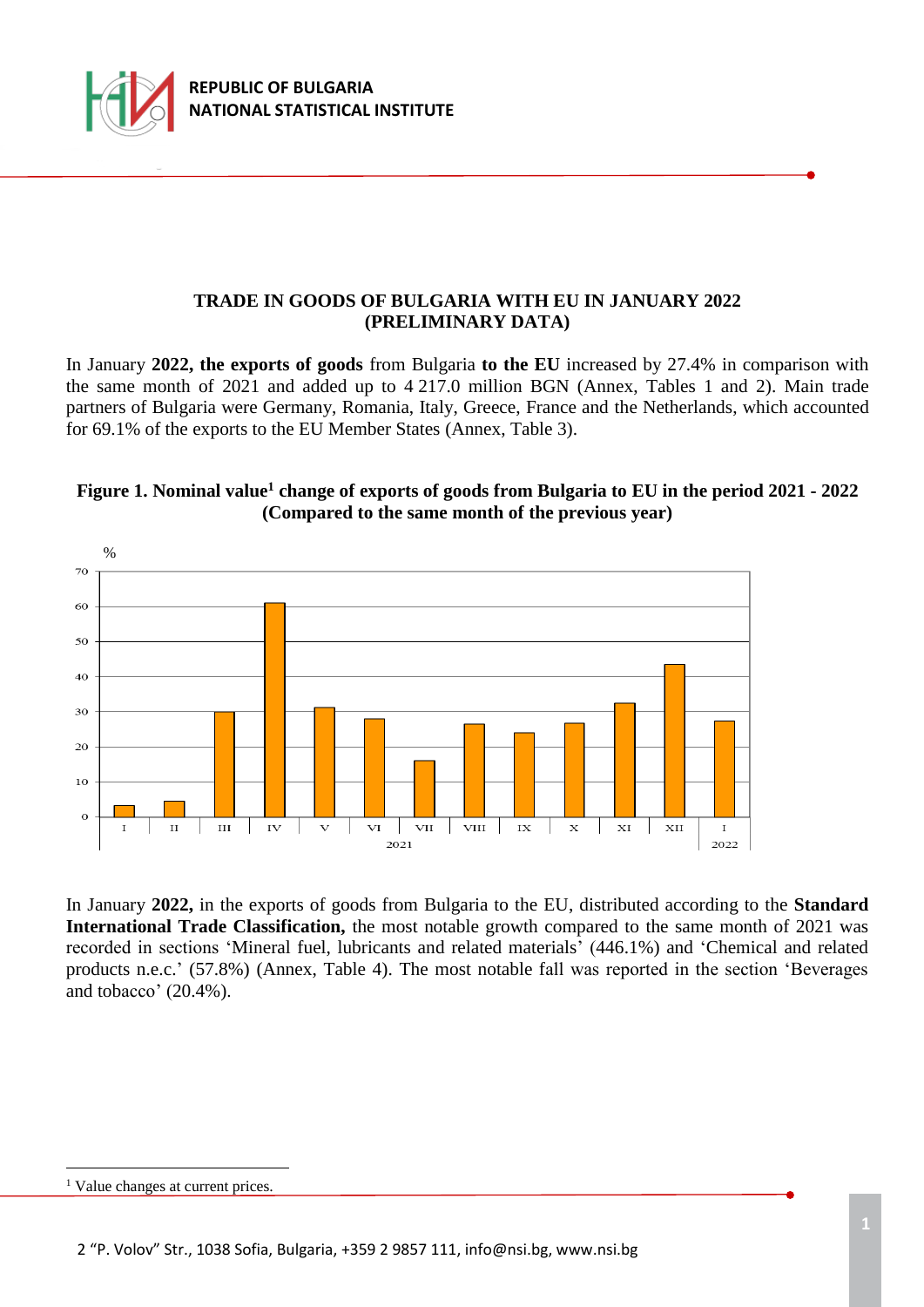

**Imports** of goods to Bulgaria **from the EU** in January **2022** increased by 32.6% in comparison with the same month of 2021 and added up to 4 149.1 million BGN (at CIF prices)<sup>1</sup> (Annex, Tables 1 and 2).

The largest amounts were reported for the goods imported from Germany, Romania, Greece, the Netherlands and Italy (Annex, Table 3).

## **Figure 2. Nominal value<sup>2</sup> change of imports of goods to Bulgaria from EU in the period 2021 - 2022 (Compared to the same month of the previous year)**



In January **2022,** in the imports of goods to Bulgaria from the EU Member States, distributed according to the **Standard International Trade Classification,** the largest growth compared to the same month of 2021 was recorded in the section 'Animal and vegetable oils, fats and waxes' (214.6%). Fall was not observed in any of the sections.

The **foreign trade balance** of Bulgaria **(export FOB - import CIF) with the EU** in January **2022** was positive and added up to 67.9 million BGN (Annex, Table 1).

i<br>L

<sup>&</sup>lt;sup>1</sup> Imports at FOB prices are calculated by BNB

[<sup>\(</sup>http://bnb.bg/Statistics/StExternalSector/StForeignTrade/StFTImports/index.htm?toLang=\\_EN\)](http://bnb.bg/Statistics/StExternalSector/StForeignTrade/StFTImports/index.htm?toLang=_EN). <sup>2</sup> Value changes at current prices.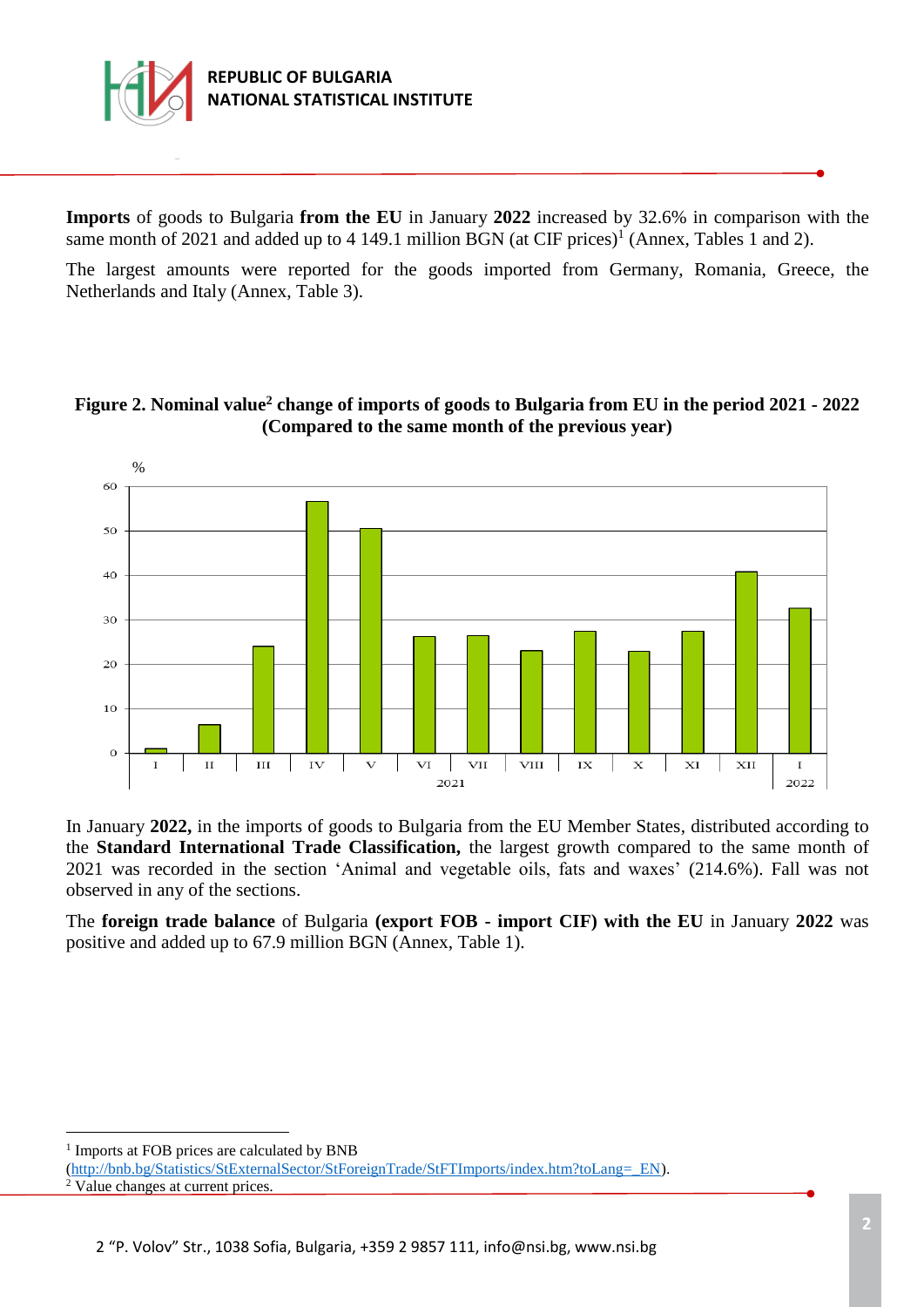

## **REPUBLIC OF BULGARIA NATIONAL STATISTICAL INSTITUTE**

### **Annex**

**Table 1**

## **Exports, imports and trade balance of Bulgaria in January 2021<sup>1</sup>and 2022<sup>1</sup> by months**

(Million BGN)

| <b>Months/Periods</b> | <b>Exports - FOB</b> |        |               |              | Imports - $CIF2$ |               | <b>Trade balance - FOB/CIF</b> |       |               |
|-----------------------|----------------------|--------|---------------|--------------|------------------|---------------|--------------------------------|-------|---------------|
|                       | Total                | Eί     | <b>Non EU</b> | <b>Total</b> | EU               | <b>Non EU</b> | <b>Total</b>                   | EU    | <b>Non EU</b> |
| I.2021                | 4761.1               | 3310.9 | 1450.2        | 5050.6       | 3129.9           | 1920.7        | $-289.5$                       | 181.0 | $-470.5$      |
|                       |                      |        |               |              |                  |               |                                |       |               |
| I.2022                | 6219.7               | 4217.0 | 2002.7        | 7640.2       | 4149.1           | 3491.1        | $-1420.5$                      | 67.9  | $-1488.4$     |

<sup>1</sup> Data are preliminary as of April 13, 2022.

2 Imports at FOB prices are calculated by BNB

[\(http://bnb.bg/Statistics/StExternalSector/StForeignTrade/StFTImports/index.htm?toLang=\\_EN&toLang=\\_EN\).](http://bnb.bg/Statistics/StExternalSector/StForeignTrade/StFTImports/index.htm?toLang=_EN&toLang=_EN)

## **Table 2**

## **Value changes of exports and imports of Bulgaria in January 2022<sup>1</sup> compared to the same month of the previous year**

| (Per cent)            |       |                      |               |                      |    |               |  |  |  |  |
|-----------------------|-------|----------------------|---------------|----------------------|----|---------------|--|--|--|--|
| <b>Months/Periods</b> |       | <b>Exports - FOB</b> |               | <b>Imports - CIF</b> |    |               |  |  |  |  |
|                       | Total | EU                   | <b>Non EU</b> | <b>Total</b>         | EU | <b>Non EU</b> |  |  |  |  |
|                       | 30.6  | 27.4                 | 38.1          |                      |    | 81.8          |  |  |  |  |

<sup>1</sup> Data are preliminary as of April 13, 2022.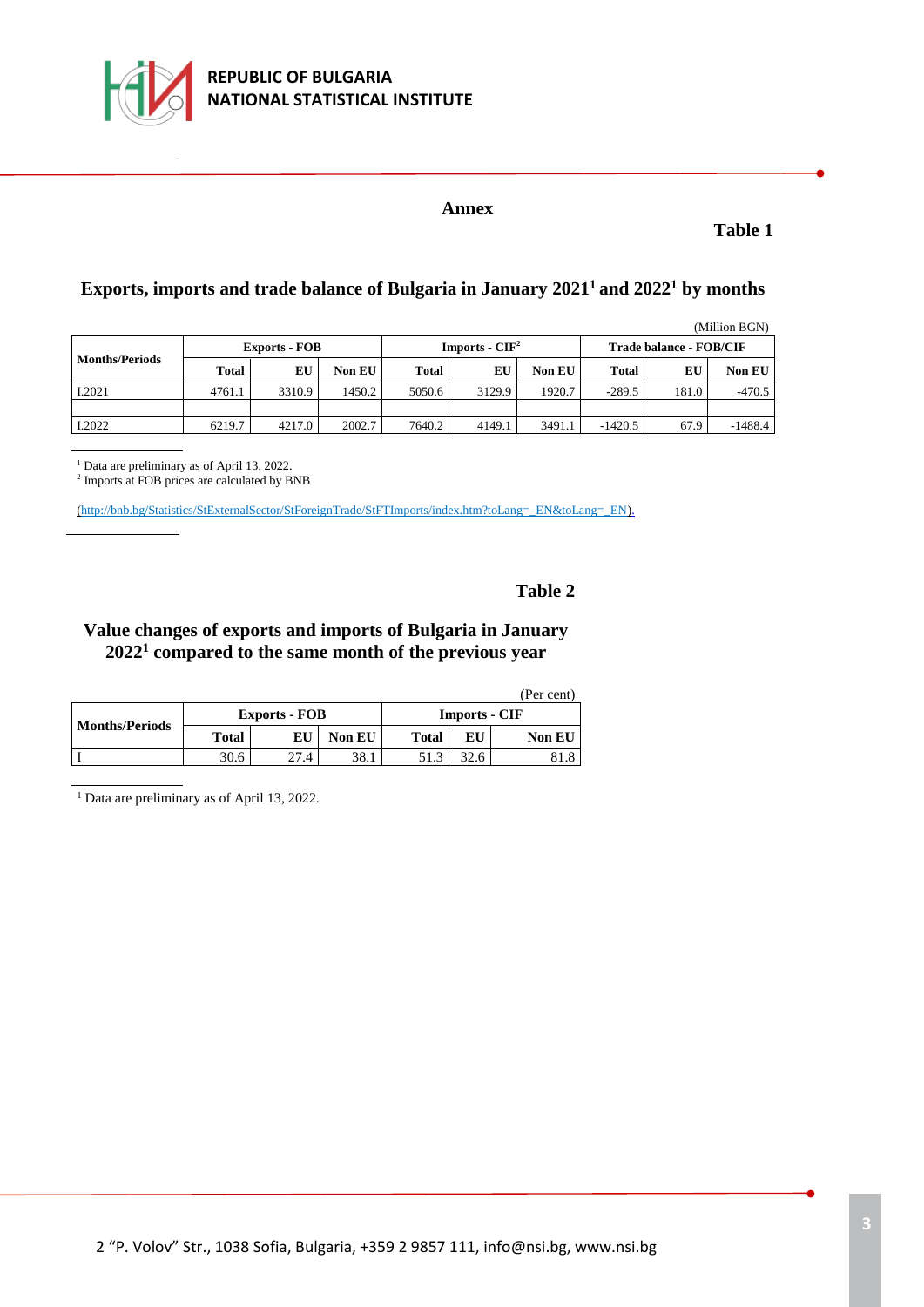

## **Exports, imports and trade balance by groups of countries and main partner countries<sup>1</sup> of Bulgaria in January 2021 <sup>2</sup> and 2022 2**

|                                             |                    | <b>Exports - FOB</b> |                                                     |                    | <b>Imports - CIF</b> | Trade balance -<br><b>FOB/CIF</b>                 |                    |           |
|---------------------------------------------|--------------------|----------------------|-----------------------------------------------------|--------------------|----------------------|---------------------------------------------------|--------------------|-----------|
| <b>Countries and groups of</b><br>countries | 2021               | 2022                 | Change<br>compared to                               | 2021               | 2022                 | <b>Change</b><br>compared to                      | 2021               | 2022      |
|                                             | <b>Million BGN</b> |                      | the same<br>period of<br>the previous<br>year - $%$ | <b>Million BGN</b> |                      | the same<br>period of the<br>previous<br>year - % | <b>Million BGN</b> |           |
| <b>Total</b>                                | 4761.1<br>6219.7   |                      | 30.6                                                | 5050.6             | 7640.2               |                                                   | $-289.5$           | $-1420.5$ |
| EU                                          | 3310.9             | 4217.0               | 27.4                                                | 3129.9             | 4149.1               | 32.6                                              | 181.0              | 67.9      |
| Austria                                     | 93.6               | 111.8                | 19.4                                                | 130.1              | 159.7                | 22.8                                              | $-36.5$            | $-47.9$   |
| Belgium                                     | 212.0              | 173.6                | $-18.1$                                             | 138.5              | 121.4                | $-12.3$                                           | 73.5               | 52.2      |
| Croatia                                     | 35.4               | 48.2                 | 36.2                                                | 114.7              | 16.5                 | $-85.6$                                           | $-79.3$            | 31.7      |
| Cyprus                                      | 20.3               | 27.9                 | 37.4                                                | 2.6                | 7.4                  | 184.6                                             | 17.7               | 20.5      |
| Czechia                                     | 105.1              | 122.7                | 16.7                                                | 147.5              | 162.8                | 10.4                                              | $-42.4$            | $-40.1$   |
| Denmark                                     | 32.9               | 77.7                 | 136.2                                               | 23.2               | 29.7                 | 28.0                                              | 9.7                | 48.0      |
| Estonia                                     | 4.3                | 6.4                  | 48.8                                                | 4.1                | 7.0                  | 70.7                                              | 0.2                | $-0.6$    |
| Finland                                     | 12.1               | 18.4                 | 52.1                                                | 9.1                | 16.7                 | 83.5                                              | 3.0                | 1.7       |
| France                                      | 182.2              | 215.1                | 18.1                                                | 140.8              | 155.4                | 10.4                                              | 41.4               | 59.7      |
| Germany                                     | 890.5              | 961.4                | 8.0                                                 | 591.7              | 746.9                | 26.2                                              | 298.8              | 214.5     |
| Greece                                      | 297.8              | 386.9                | 29.9                                                | 226.1              | 401.3                | 77.5                                              | 71.7               | $-14.4$   |
| Hungary                                     | 86.3               | 111.3                | 29.0                                                | 251.5              | 265.6                | 5.6                                               | $-165.2$           | $-154.3$  |
| Ireland                                     | 7.9                | 12.3                 | 55.7                                                | 52.6               | 42.8                 | $-18.6$                                           | $-44.7$            | $-30.5$   |
| Italy                                       | 413.1              | 531.6                | 28.7                                                | 291.4              | 375.5                | 28.9                                              | 121.7              | 156.1     |
| Latvia                                      | 5.1                | 3.7                  | $-27.5$                                             | 5.2                | 5.6                  | 7.7                                               | $-0.1$             | $-1.9$    |
| Lithuania                                   | 12.9               | 16.2                 | 25.6                                                | 8.8                | 17.1                 | 94.3                                              | 4.1                | $-0.9$    |
| Luxembourg                                  | 6.5                | 13.7                 | 110.8                                               | 8.2                | 16.0                 | 95.1                                              | $-1.7$             | $-2.3$    |
| Malta                                       | 2.8                | 2.2                  | $-21.4$                                             | 1.8                | 2.4                  | 33.3                                              | 1.0                | $-0.2$    |
| Netherlands                                 | 104.3              | 211.1                | 102.4                                               | 209.7              | 390.7                | 86.3                                              | $-105.4$           | $-179.6$  |
| Poland                                      | 121.8              | 154.3                | 26.7                                                | 163.9              | 248.8                | 51.8                                              | $-42.1$            | $-94.5$   |
| Portugal                                    | 27.3               | 14.1                 | $-48.4$                                             | 14.1               | 15.1                 | 7.1                                               | 13.2               | $-1.0$    |
| Romania                                     | 386.2              | 609.0                | 57.7                                                | 355.1              | 617.0                | 73.8                                              | 31.1               | $-8.0$    |
| Slovakia                                    | 43.4               | 67.2                 | 54.8                                                | 81.3               | 85.0                 | 4.6                                               | $-37.9$            | $-17.8$   |
| Slovenia                                    | 25.1               | 62.9                 | 150.6                                               | 33.2               | 55.3                 | 66.6                                              | $-8.1$             | 7.6       |
| Spain                                       | 119.6              | 190.0                | 58.9                                                | 84.0               | 137.1                | 63.2                                              | 35.6               | 52.9      |
| Sweden                                      | 37.8               | 46.7                 | 23.5                                                | 33.3               | 38.0                 | 14.1                                              | 4.5                | 8.7       |
| Not specified                               | 24.6               | 20.6                 | $-16.3$                                             | 7.4                | 12.3                 | 66.2                                              | 17.2               | 8.3       |

<sup>1</sup> Partner country:

- In case of exports (or dispatches) is the country (or Member State) of final destination of the goods.

- In case of imports (or arrivals) is the country (or Member State) of consignment of the goods.

<sup>2</sup> Data are preliminary as of April 13, 2022.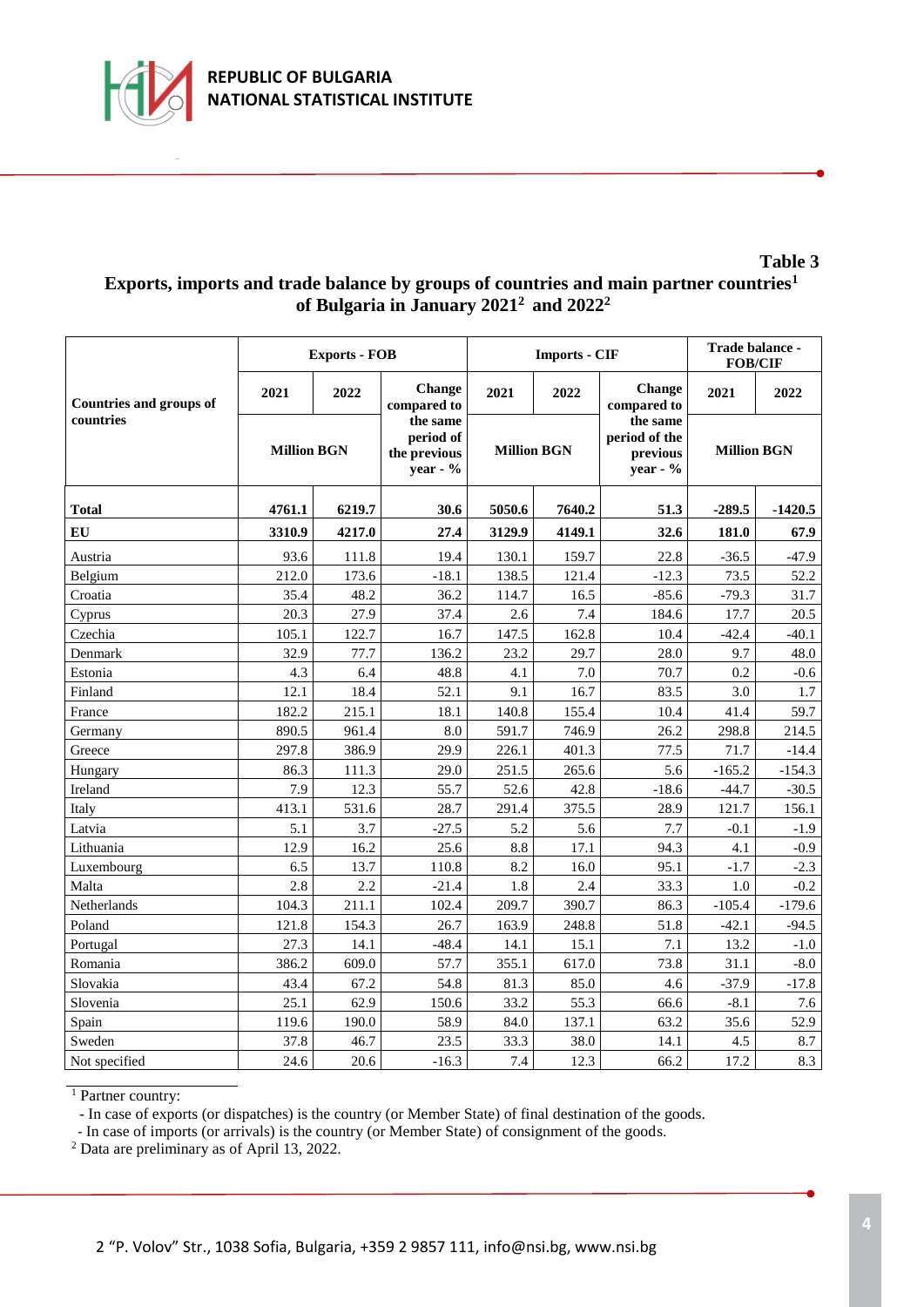

### **Exports, imports and trade balance by groups of countries and main partner countries<sup>1</sup> of Bulgaria in January 2021 <sup>2</sup>and 2022 2**

| (Continued)                          |                    |                      |                                                                  |                    |                      |                                                                  |                    |           |
|--------------------------------------|--------------------|----------------------|------------------------------------------------------------------|--------------------|----------------------|------------------------------------------------------------------|--------------------|-----------|
|                                      |                    | <b>Exports - FOB</b> |                                                                  |                    | <b>Imports - CIF</b> | Trade balance -<br><b>FOB/CIF</b>                                |                    |           |
|                                      | 2021               | 2022                 | Change                                                           | 2021               | 2022                 | Change                                                           | 2021               | 2022      |
| Countries and groups of<br>countries | <b>Million BGN</b> |                      | compared to<br>the same<br>period of<br>the previous<br>year - % | <b>Million BGN</b> |                      | compared to<br>the same<br>period of the<br>previous<br>year - % | <b>Million BGN</b> |           |
| <b>Non EU countries</b>              | 1450.2<br>2002.7   |                      | 38.1                                                             | 1920.7             | 3491.1               | 81.8                                                             | $-470.5$           | $-1488.4$ |
| CIS <sup>3</sup>                     | 78.4               | 92.1                 | 17.5                                                             | 281.4              | 1019.1               | 262.2                                                            | $-203.0$           | $-927.0$  |
| of which:                            |                    |                      |                                                                  |                    |                      |                                                                  |                    |           |
| Kazakhstan                           | 2.8                | 1.5                  | $-46.4$                                                          | 0.1                | 0.1                  | 0.0                                                              | 2.7                | 1.4       |
| <b>Russian Federation</b>            | 55.7               | 67.3                 | 20.8                                                             | 258.1              | 965.8                | 274.2                                                            | $-202.4$           | $-898.5$  |
| OECD <sup>4</sup>                    | 601.3              | 785.0                | 30.6                                                             | 582.3              | 977.1                | 67.8                                                             | 19.0               | $-192.1$  |
| of which:                            |                    |                      |                                                                  |                    |                      |                                                                  |                    |           |
| Canada                               | 9.1                | 12.0                 | 31.9                                                             | 56.4               | 44.0                 | $-22.0$                                                          | $-47.3$            | $-32.0$   |
| Chile                                | 1.6                | 1.0                  | $-37.5$                                                          | 38.2               | 34.7                 | $-9.2$                                                           | $-36.6$            | $-33.7$   |
| Israel                               | 18.1               | 18.0                 | $-0.6$                                                           | 5.0                | 5.7                  | 14.0                                                             | 13.1               | 12.3      |
| Japan                                | 7.8                | 9.7                  | 24.4                                                             | 31.4               | 40.8                 | 29.9                                                             | $-23.6$            | $-31.1$   |
| Korea, Republic of                   | 12.3               | 29.8                 | 142.3                                                            | 21.6               | 29.7                 | 37.5                                                             | $-9.3$             | 0.1       |
| Turkey                               | 319.5              | 429.4                | 34.4                                                             | 318.2              | 654.2                | 105.6                                                            | 1.3                | $-224.8$  |
| United Kingdom <sup>5</sup>          | 75.7               | 99.3                 | 31.2                                                             | 23.1               | 42.2                 | 82.7                                                             | 52.6               | 57.1      |
| <b>United States</b>                 | 96.1               | 115.8                | 20.5                                                             | 32.3               | 56.7                 | 75.5                                                             | 63.8               | 59.1      |
| EFTA <sup>6</sup>                    | 41.3               | 49.5                 | 19.9                                                             | 40.6               | 46.8                 | 15.3                                                             | 0.7                | 2.7       |
| of which:                            |                    |                      |                                                                  |                    |                      |                                                                  |                    |           |
| Norway                               | 6.9                | 9.4                  | 36.2                                                             | 4.0                | 3.4                  | $-15.0$                                                          | 2.9                | 6.0       |
| Switzerland                          | 34.1               | 39.7                 | 16.4                                                             | 36.5               | 43.3                 | 18.6                                                             | $-2.4$             | $-3.6$    |

<sup>1</sup> Partner country:

- In case of exports (or dispatches) is the country (or Member State) of final destination of the goods.

- In case of imports (or arrivals) is the country (or Member State) of consignment of the goods.

<sup>2</sup> Data are preliminary as of April 13, 2022.

<sup>3</sup> CIS includes: Azerbaijan; Armenia; Belarus; Kazakhstan; Kyrgyzstan; Moldova, Republic of; Russian Federation; Tajikistan; Turkmenistan; Uzbekistan.

<sup>4</sup> OECD includes: Australia; Virgin Islands (US); United States; Iceland; Canada; Chile; Costa Rica; Mexico; New Zealand; Norway; Korea, Republic of; Turkey; United Kingdom; Switzerland; Japan; Israel.

<sup>5</sup>The United Kingdom includes: Northern Ireland; Great Britain; Channel Islands and Isle of Man.

<sup>6</sup> EFTA includes: Norway; Switzerland; Iceland and Liechtenstein.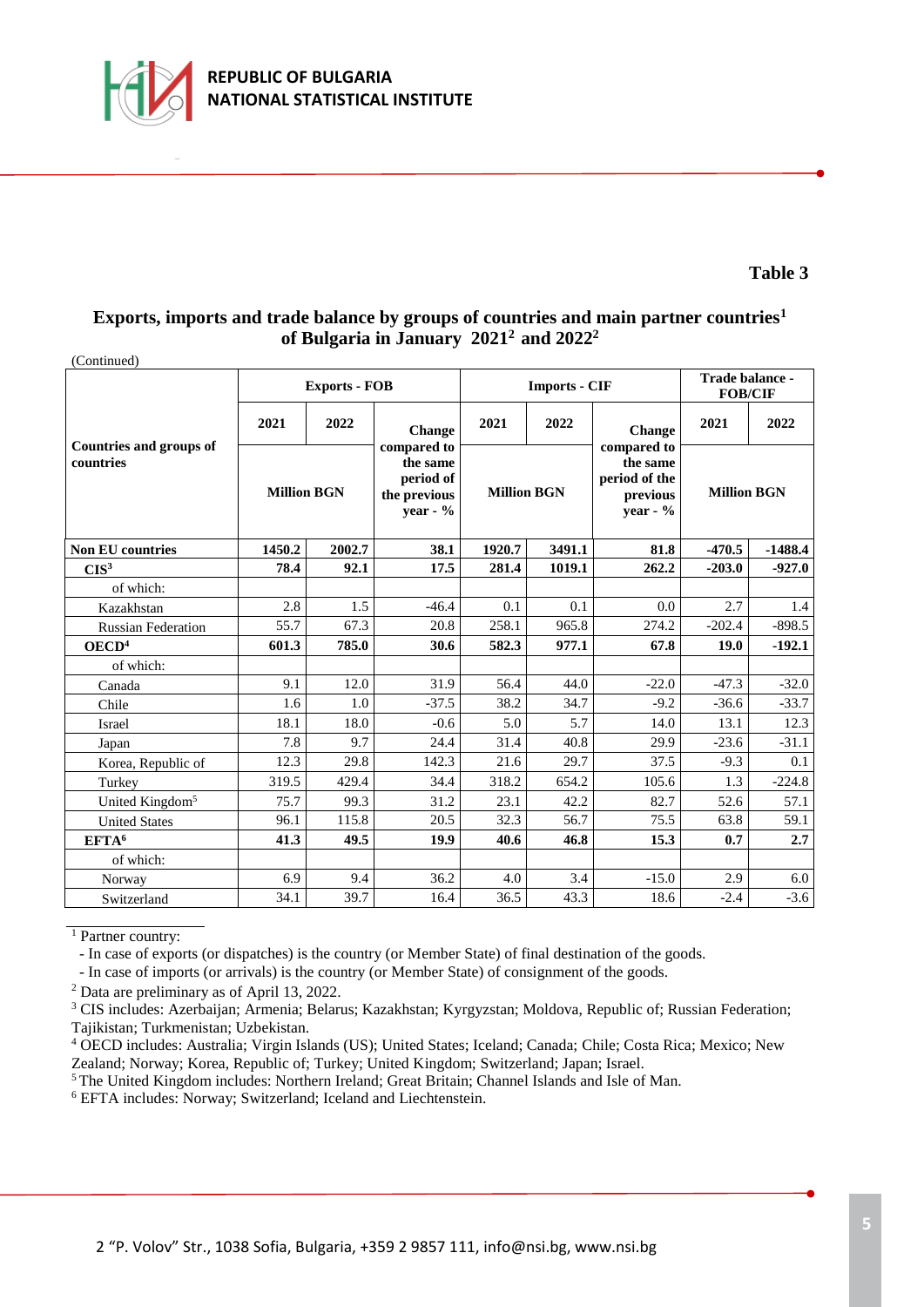

### **Exports, imports and trade balance by groups of countries and main partner countries<sup>1</sup> of Bulgaria in January 2021 <sup>2</sup>and 2022 2**

| (Continued and end)                         |                    |                      |                                                                     |                    |                      |                                                                    |                    |          |
|---------------------------------------------|--------------------|----------------------|---------------------------------------------------------------------|--------------------|----------------------|--------------------------------------------------------------------|--------------------|----------|
|                                             |                    | <b>Exports - FOB</b> |                                                                     |                    | <b>Imports - CIF</b> | Trade balance -<br><b>FOB/CIF</b>                                  |                    |          |
| <b>Countries and groups of</b><br>countries | 2021               | 2022                 | Change                                                              | 2021               | 2022                 | Change                                                             | 2021               | 2022     |
|                                             | <b>Million BGN</b> |                      | compared to<br>the same<br>period of the<br>previous<br>year - $\%$ | <b>Million BGN</b> |                      | compared to<br>the same<br>period of the<br>previous<br>vear - $%$ | <b>Million BGN</b> |          |
| <b>Countries not included</b>               |                    |                      |                                                                     |                    |                      |                                                                    |                    |          |
| in the upper groups                         |                    |                      |                                                                     |                    |                      |                                                                    |                    |          |
| Albania                                     | 11.4               | 16.8                 | 47.4                                                                | 3.7                | 5.3                  | 43.2                                                               | 7.7                | 11.5     |
| Bosnia and Herzegovina                      | 9.7                | 21.5                 | 121.6                                                               | 3.0                | 4.9                  | 63.3                                                               | 6.7                | 16.6     |
| <b>Brazil</b>                               | 6.0                | 41.7                 | 595.0                                                               | 5.6                | 65.4                 | 1067.9                                                             | 0.4                | $-23.7$  |
| China                                       | 142.1              | 87.6                 | $-38.4$                                                             | 316.3              | 493.5                | 56.0                                                               | $-174.2$           | $-405.9$ |
| Egypt                                       | 48.0               | 27.7                 | $-42.3$                                                             | 23.0               | 10.0                 | $-56.5$                                                            | 25.0               | 17.7     |
| Georgia                                     | 12.9               | 34.2                 | 165.1                                                               | 86.1               | 113.4                | 31.7                                                               | $-73.2$            | $-79.2$  |
| India                                       | 14.7               | 33.4                 | 127.2                                                               | 25.2               | 49.5                 | 96.4                                                               | $-10.5$            | $-16.1$  |
| Indonesia                                   | 3.7                | 3.4                  | $-8.1$                                                              | 6.5                | 4.8                  | $-26.2$                                                            | $-2.8$             | $-1.4$   |
| Iran, Islamic Republic of                   | 11.1               | 14.1                 | 27.0                                                                | 3.2                | 11.3                 | 253.1                                                              | 7.9                | 2.8      |
| Peru                                        | 0.9                | 1.2                  | 33.3                                                                | 154.8              | 0.2                  | $-99.9$                                                            | $-153.9$           | 1.0      |
| Republic of North                           |                    |                      |                                                                     |                    |                      |                                                                    |                    |          |
| Macedonia                                   | 57.3               | 110.7                | 93.2                                                                | 35.7               | 55.1                 | 54.3                                                               | 21.6               | 55.6     |
| Serbia                                      | 75.9               | 169.6                | 123.5                                                               | 95.4               | 128.6                | 34.8                                                               | $-19.5$            | 41.0     |
| Singapore                                   | 2.4                | 3.4                  | 41.7                                                                | 7.2                | 9.5                  | 31.9                                                               | $-4.8$             | $-6.1$   |
| South Africa                                | 4.9                | 59.9                 | 1122.4                                                              | 2.1                | $15.\overline{9}$    | 657.1                                                              | 2.8                | 44.0     |
| Syrian Arab Republic                        | $\overline{1.2}$   | 0.3                  | $-75.0$                                                             | 0.3                | 0.1                  | $-66.7$                                                            | 0.9                | 0.2      |
| Taiwan                                      | 6.5                | $\overline{5.6}$     | $-13.8$                                                             | 28.6               | 32.2                 | 12.6                                                               | $-22.1$            | $-26.6$  |
| Tunisia                                     | 14.6               | 18.7                 | 28.1                                                                | 3.0                | 36.3                 | 1110.0                                                             | 11.6               | $-17.6$  |
| Ukraine                                     | 26.0               | 75.0                 | 188.5                                                               | 86.9               | 239.5                | 175.6                                                              | $-60.9$            | $-164.5$ |
| <b>United Arab Emirates</b>                 | 11.3               | 11.0                 | $-2.7$                                                              | 6.8                | 8.8                  | 29.4                                                               | 4.5                | 2.2      |
| Viet Nam                                    | 8.7                | 4.9                  | $-43.7$                                                             | 14.5               | 19.2                 | 32.4                                                               | $-5.8$             | $-14.3$  |

<sup>1</sup> Partner country:

- In case of exports (or dispatches) is the country (or Member State) of final destination of the goods.

- In case of imports (or arrivals) is the country (or Member State) of consignment of the goods.

<sup>2</sup> Data are preliminary as of April 13, 2022.